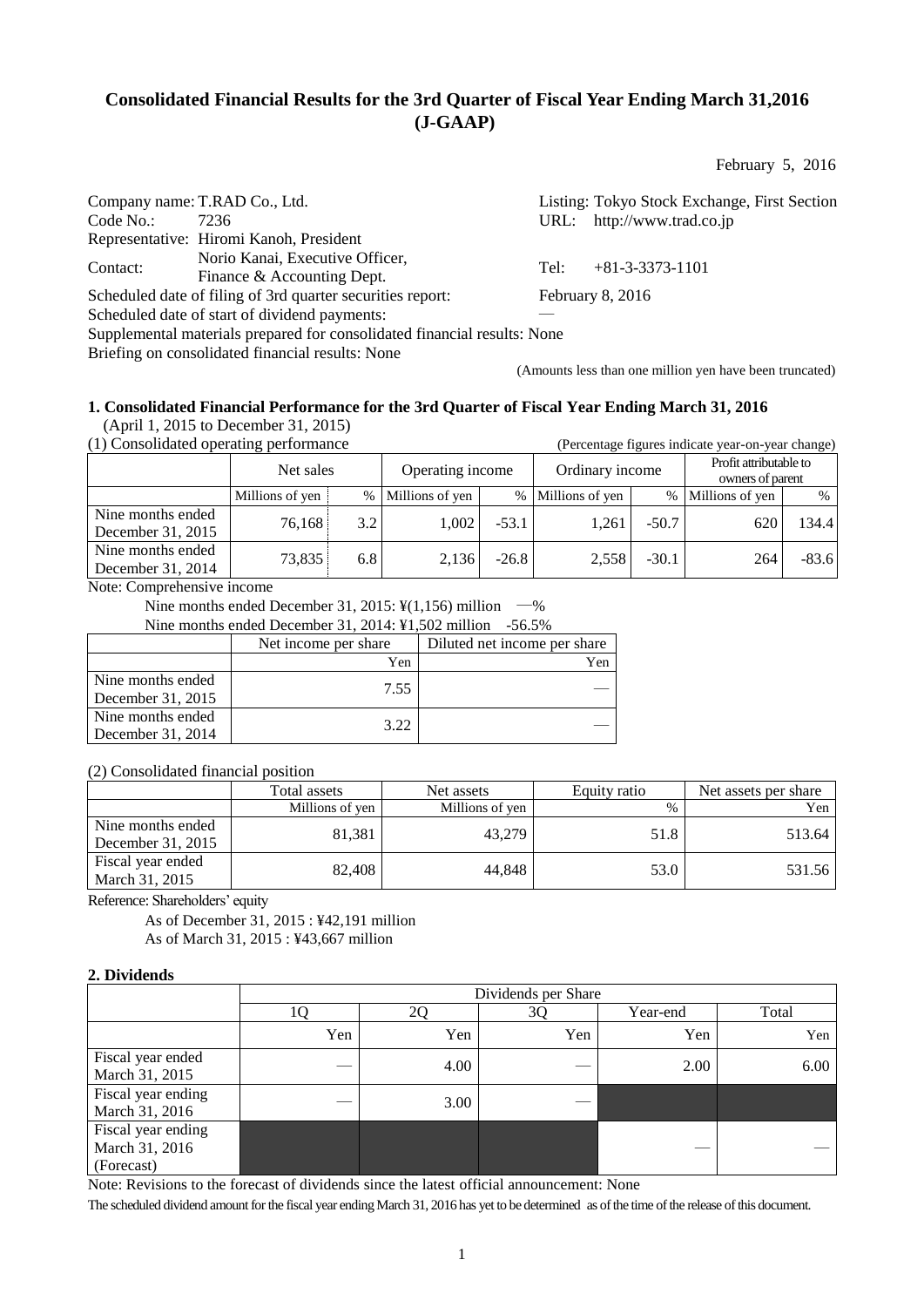## **3. Forecast of Consolidated Financial Performance for the Fiscal Year Ending March 31, 2016** (April 1, 2015 to March 31, 2016)

|                                      | Net sales          |         | Operating income   |         | Ordinary income    |               | Profit attributable to<br>owners of parent |               | <b>Net</b><br>income per<br>share |
|--------------------------------------|--------------------|---------|--------------------|---------|--------------------|---------------|--------------------------------------------|---------------|-----------------------------------|
|                                      | Millions of<br>ven | $\%$    | Millions of<br>ven | $\%$    | Millions of<br>ven | $\frac{0}{6}$ | Millions of<br>ven                         | $\frac{0}{0}$ | Yen                               |
| Fiscal year ending<br>March 31, 2016 | 103,400            | $0.0\,$ | 000.1              | $-69.7$ | 1.200              | $-67.2$       | 100-                                       | $-79.4$       | 1.22                              |

Note: Revisions to the forecast of consolidated financial performance since the latest official announcement: None

## **4. Other**

- (1) Changes in significant subsidiaries during the current quarter
	- (changes in specific subsidiaries resulting in changes in the scope of consolidation): None
- (2) Adoption of specific accounting policies for quarterly consolidated financial statements: None
- (3) Changes in accounting principles, estimation procedures or presentation methods
	- 1) Changes associated with revision of accounting standards: Yes
	- 2) Changes other than 1): None
	- 3) Changes accounting estimation procedures: None
	- 4) Changes in presentation methods: None
- (4) Number of shares issued and outstanding (common stock)
	- 1) Number of shares issued and outstanding at end of period (including treasury stock) As of December 31, 2015 : 83,444,057 shares As of March 31, 2015 : 83,444,057 shares
	- 2) Number of shares of treasury stock at end of period As of December 31, 2015 : 1,301,364 shares As of March 31, 2015 : 1,293,921 shares
	- 3) Average number of shares outstanding during the period Nine months ended December 31, 2015: 82,146,301 shares Nine months ended December 31, 2014: 82,154,820 shares
- \* Notice regarding review procedure for the quarterly consolidated financial statements At the time of disclosure of this report, the procedures for review of quarterly consolidated financial statements, pursuant to the "Financial Instruments and Exchange Act" of Japan, have not been completed.
- \* Summaries for relevant use of forecasts and other specific affairs This report contains projections of performance and other projections based on information currently available and certain assumptions judged to be reasonable. Actual performance may differ materially from these projections resulting from changes in the economic environment and other risks and uncertainties.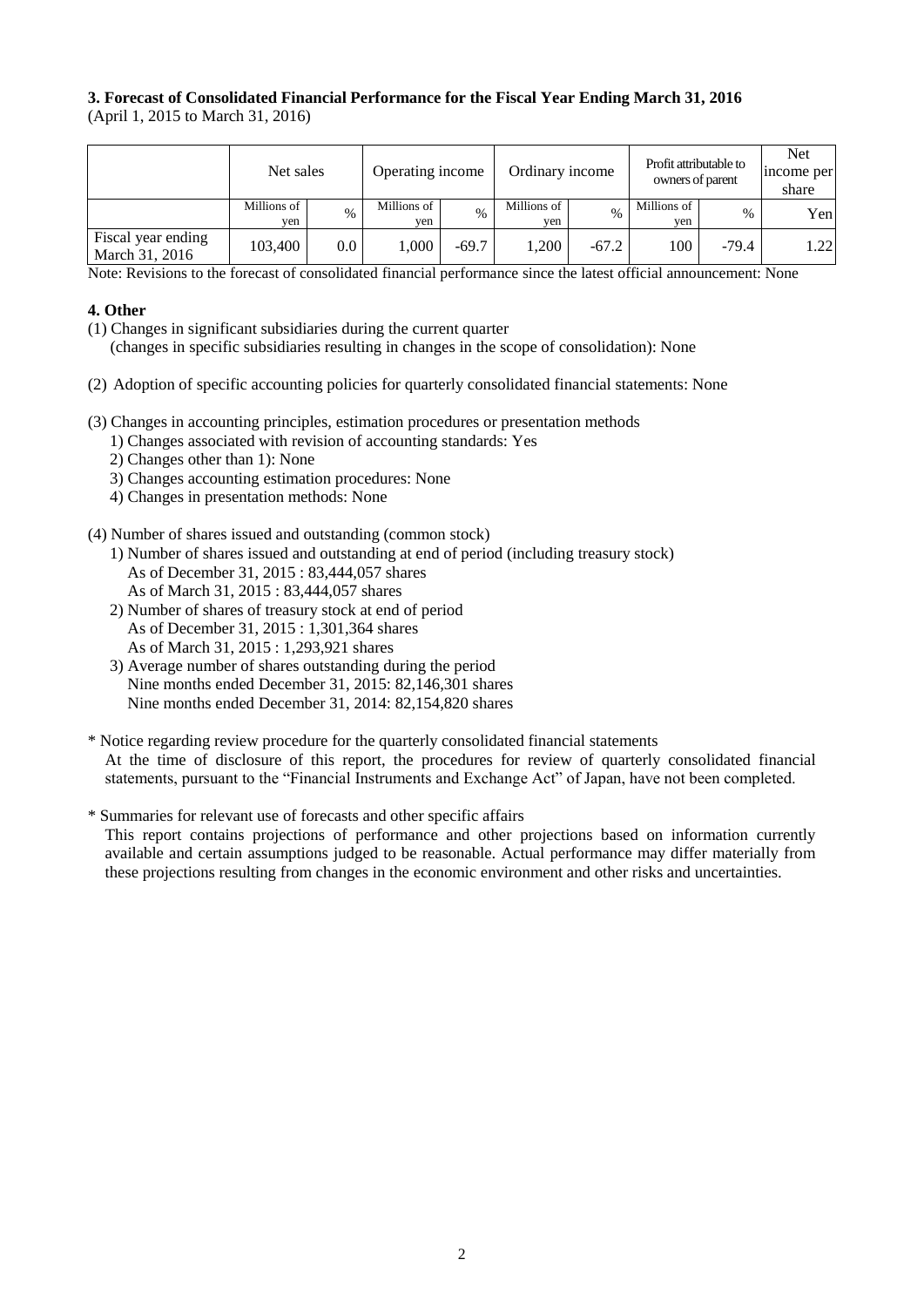## Table of Contents

| (1) Consolidated financial performance contains and contain a series of the series of the series of the series of the series of the series of the series of the series of the series of the series of the series of the series                                                                                                    |
|-----------------------------------------------------------------------------------------------------------------------------------------------------------------------------------------------------------------------------------------------------------------------------------------------------------------------------------|
|                                                                                                                                                                                                                                                                                                                                   |
| 2. Other Information $\cdots$ $\cdots$ $\cdots$ $\cdots$ $\cdots$ $\cdots$ $\cdots$ $\cdots$ $\cdots$ $\cdots$ $\cdots$ $\cdots$ $\cdots$ $\cdots$ $\cdots$ $\cdots$ $\cdots$ $\cdots$ $\cdots$ $\cdots$ $\cdots$ $\cdots$ $\cdots$ $\cdots$ $\cdots$ $\cdots$ $\cdots$ $\cdots$ $\cdots$ $\cdots$ $\cdots$ $\cdots$ $\cdots$ $\$ |
|                                                                                                                                                                                                                                                                                                                                   |
|                                                                                                                                                                                                                                                                                                                                   |
|                                                                                                                                                                                                                                                                                                                                   |
|                                                                                                                                                                                                                                                                                                                                   |
|                                                                                                                                                                                                                                                                                                                                   |
|                                                                                                                                                                                                                                                                                                                                   |
|                                                                                                                                                                                                                                                                                                                                   |
| (2) Quarterly consolidated statements of income and                                                                                                                                                                                                                                                                               |
|                                                                                                                                                                                                                                                                                                                                   |
|                                                                                                                                                                                                                                                                                                                                   |
|                                                                                                                                                                                                                                                                                                                                   |
|                                                                                                                                                                                                                                                                                                                                   |
|                                                                                                                                                                                                                                                                                                                                   |
|                                                                                                                                                                                                                                                                                                                                   |
|                                                                                                                                                                                                                                                                                                                                   |
|                                                                                                                                                                                                                                                                                                                                   |
| 5. Supplementary information                                                                                                                                                                                                                                                                                                      |
|                                                                                                                                                                                                                                                                                                                                   |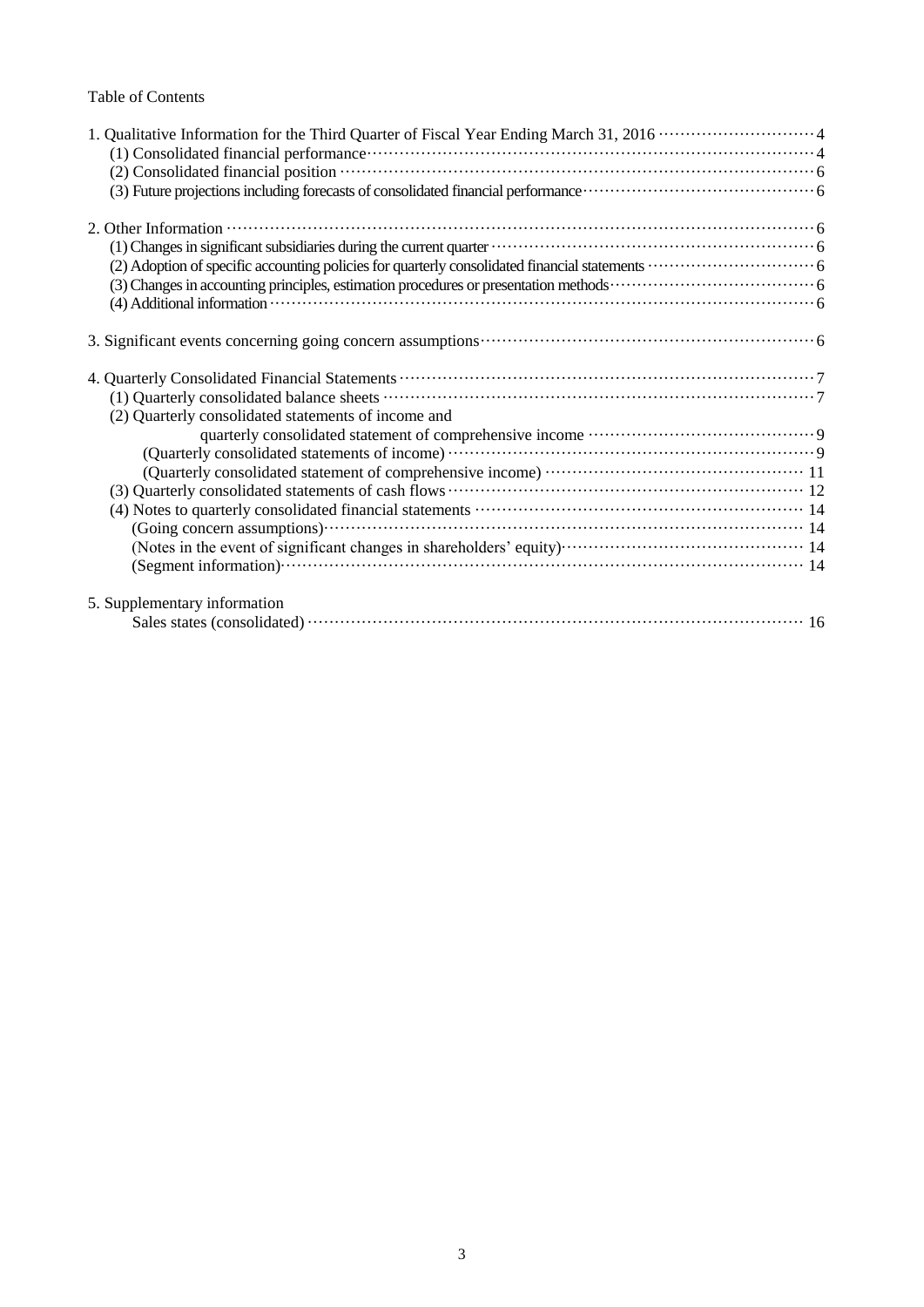#### **1. Qualitative Information for the Third Quarter of Fiscal Year Ending March 31, 2016**

(1) Consolidated financial performance

In terms of the Japanese economy in the first nine months of the fiscal year under review, while a positive earnings environment has continued, the economic outlook is deteriorating due to rising interest rates in the United States, a slowdown in the economies of China and the emerging countries, and the impact of low oil prices. Private consumption in Japan has also been on a sluggish recovery pace since the hike in the consumption tax rate last April.

Under these circumstances, net sales of the T.RAD Group on a foreign currency basis rose year on year in the United States, Asia, and China, but fell year on year in Japan and Europe. Operating income rose in Japan, but declined sharply in the United States, Europe, and Asia. Profit attributable to owners of parent increased in comparison to the same period of the previous fiscal year, due to a decrease in extraordinary loss.

Therefore, in the first nine months of the fiscal year under review, net sales increased 2,333 million yen from the same period of the previous fiscal year to 76,168 million yen (up 3.2% year on year); operating income decreased 1,135 million yen to 1,002 million yen (down 53.1% year on year); ordinary income decreased 1,298 million yen to 1,261 million yen (down 50.7% year on year); and profit attributable to owners of parent increased 356 million yen to 620 million yen.

The segment results are as follows.

The book-closing date for consolidated subsidiaries for the first nine months of the fiscal year under review is September 30. In preparing the consolidated financial statements, financial statements as of and for the nine-month period ended on this date were used. With respect to material transactions conducted during the period between this date and the book-closing date for consolidated accounting, we have made adjustments as necessary for consolidated accounting. The segments impacted by such adjustments are the United States, Europe, Asia and China.

The book-closing date for three domestic subsidiaries changed from December 31 to March 31 from the first nine months of the fiscal year under review. The segment impacted by such adjustments is Other.

|                                              | <b>Net Sales</b><br><b>Operating Income (Loss)</b> |                                              |                       |                                                        |                                              |                                              |                       |                                                           |
|----------------------------------------------|----------------------------------------------------|----------------------------------------------|-----------------------|--------------------------------------------------------|----------------------------------------------|----------------------------------------------|-----------------------|-----------------------------------------------------------|
|                                              | Nine months<br>ended<br>December 31.<br>2014       | Nine months<br>ended<br>December 31.<br>2015 | Increase/<br>Decrease | Percentage change<br>(on a foreign<br>currency basis)* | Nine months<br>ended<br>December 31.<br>2014 | Nine months<br>ended<br>December 31.<br>2015 | Increase/<br>Decrease | Percentage change<br>(on a foreign<br>currency basis) $*$ |
|                                              | (Millions of yen)                                  | (Millions of yen)                            | (Millions of yen)     | $(\%)$                                                 | (Millions of yen)                            | (Millions of yen)                            | (Millions of yen)     | $(\%)$                                                    |
| Japan                                        | 41,058                                             | 38,899                                       | $-2,159$              | $-5.3$                                                 | (713)                                        | (170)                                        | 543                   | 76.1                                                      |
| <b>United States</b>                         | 13,733                                             | 16,984                                       | 3,250                 | 12.8                                                   | 616                                          | (497)                                        | $-1,114$              | $-173.5$                                                  |
| Europe                                       | 2,603                                              | 2,364                                        | $-239$                | $-3.3$                                                 | (152)                                        | (242)                                        | $-90$                 | $-256.5$                                                  |
| Asia                                         | 9,782                                              | 9,756                                        | $-26$                 | 3.4                                                    | 1,267                                        | 712                                          | $-554$                | $-41.3$                                                   |
| China                                        | 5,900                                              | 6,384                                        | 484                   | 1.3                                                    | 1,009                                        | 996                                          | $-13$                 | $-7.7$                                                    |
| Other<br><i>(including)</i><br>eliminations) | 755                                                | 1,778                                        | 1,023                 | 135.3                                                  | 107                                          | 202                                          | 94                    | 87.4                                                      |
| Total                                        | 73,835                                             | 76,168                                       | 2,333                 | 1.5                                                    | 2,136                                        | 1,002                                        | $-1,135$              | $-56.4$                                                   |

\*The percentage changes (on a foreign currency basis) in the chart are the percentage changes after correcting for differences arising from fluctuations in the foreign exchange rates applicable to overseas net sales.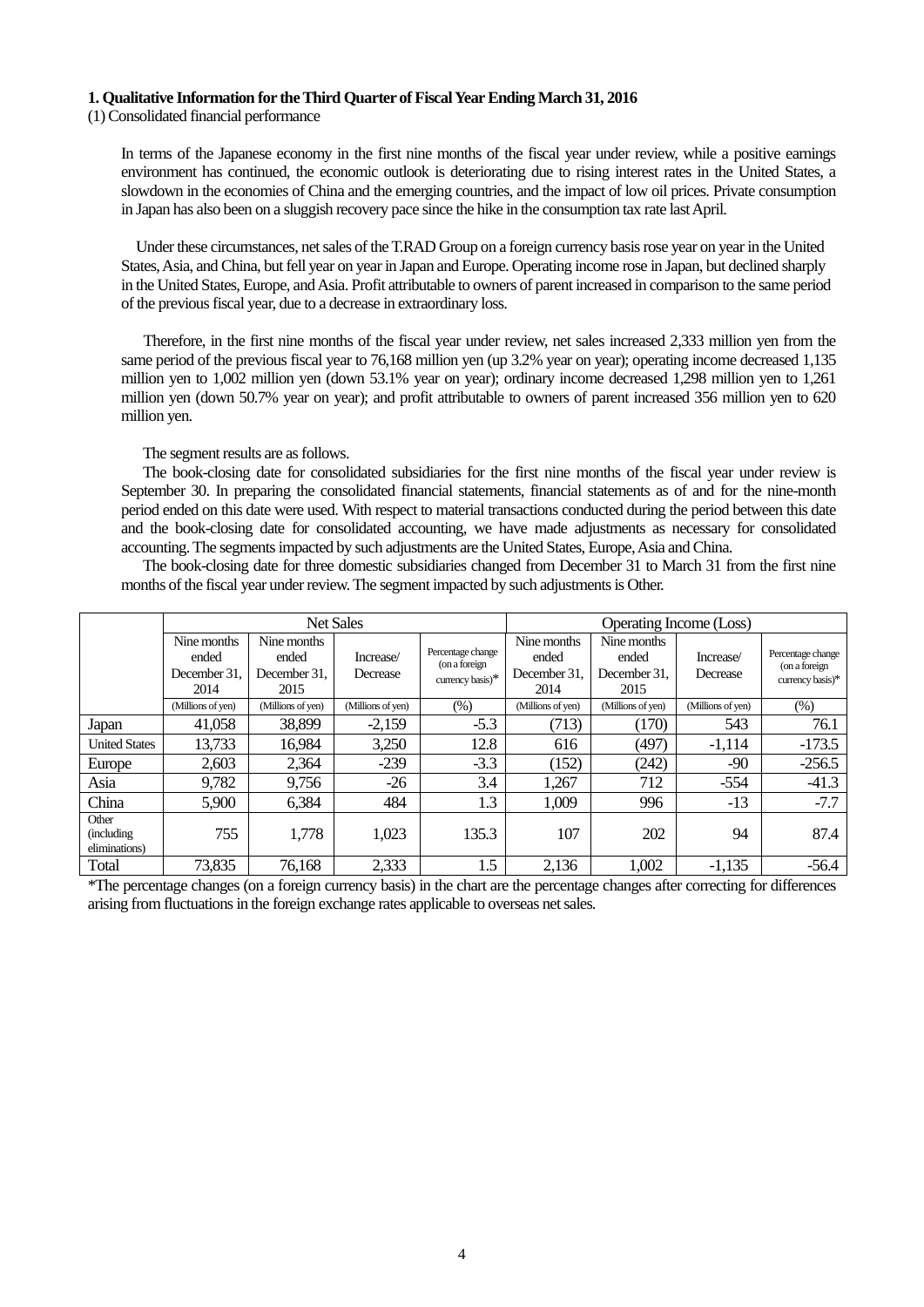## (i) Japan

Net sales of products for the automobile industry rose slightly year on year, despite the negative effect caused by the rise in the light vehicle tax, due to strong performance in finished automobile exports for major clients mainly in North America. Net sales of products for construction and industrial machines fell significantly due to the impact of declining orders as a result of production adjustments at major clients. Net sales of products for air conditioners were hit by declining orders due to inclement weather during this summer. As a result, net sales in the Japan segment amounted to 38,899 million yen, down 2,159 million yen year on year.

Operating loss improved 543 million yen year on year to 170 million yen.

#### (ii) United States

Net sales of products for the automobile industry recorded a significant year-on-year increase due to rising orders from major clients, driven by the solid economy in the United States, and the commencement of mass production of models for which we had received new orders. Net sales of products for construction and industrial machines rose due to the commencement of mass production of models for which we had received new orders. Consequently, net sales in the United States segment, when converted to yen, rose 3,250 million yen to 16,984 million yen, boosted by foreign exchange factors.

Operating loss of 497 million yen was recorded, a decline of 1,114 million yen from the operating income posted in the same period of the previous fiscal year, affected by higher than expected increases in personnel, scrap, transport costs, etc. associated with production disorder from a sudden increase in orders.

#### (iii) Europe

Although deteriorating economic conditions in Russia led to disappointing sales of existing models to customers, net sales of products for the automobile industry increased year on year due to the commencement of mass production of models for which we had received new orders. Net sales of products for air conditioners decreased significantly due to the effect of falling orders from major clients in the Czech Republic. As a result, net sales in the Europe segment declined by 239 million yen year on year to 2,364 million yen.

Operating loss of 242 million yen was posted, worsening by 90 million yen year on year.

### (iv) Asia

Net sales of products for the automobile industry decreased due to the continued impact of the economic slowdown in Indonesia, which was partly offset by an increase in net sales in Thailand, driven by the commencement of mass production of models for which we had received new orders. Net sales of products for construction and industrial machines decreased due to lower orders caused by production adjustments at customers in Thailand. Consequently, net sales in the Asia segment decreased 26 million yen to 9,756 million yen due to foreign exchange factors despite a year-on-year increase on a foreign currency basis.

Operating income fell 554 million yen year on year to 712 million yen. On a foreign currency basis, operating income decreased 41.3% year on year.

#### (v) China

Net sales of products for the automobile industry were affected by falling orders caused by the slump in the Chinese market and posted a year-on-year decline. Net sales of products for construction and industrial machines also fell; nevertheless we entered the motor business, and commenced production. Consequently, net sales in the China segment rose 484 million yen year on year to 6,384 million yen, due to foreign exchange factors.

Operating income fell 13 million yen year on year to 996 million yen. On a foreign currency basis, operating income decreased 7.7% year on year.

## (vi) Other

Net sales of products for the Other segment including business activities, such as the transportation business undertaken by our domestic subsidiaries, were 1,778 million yen, due to the impact of a year-on-year increase of 1,023 million yen. This was due to the recording of 12 months of sales resulting from the change in the book-closing date for three domestic subsidiaries in this segment from December 31 to March 31 from the first nine months of the fiscal year under review.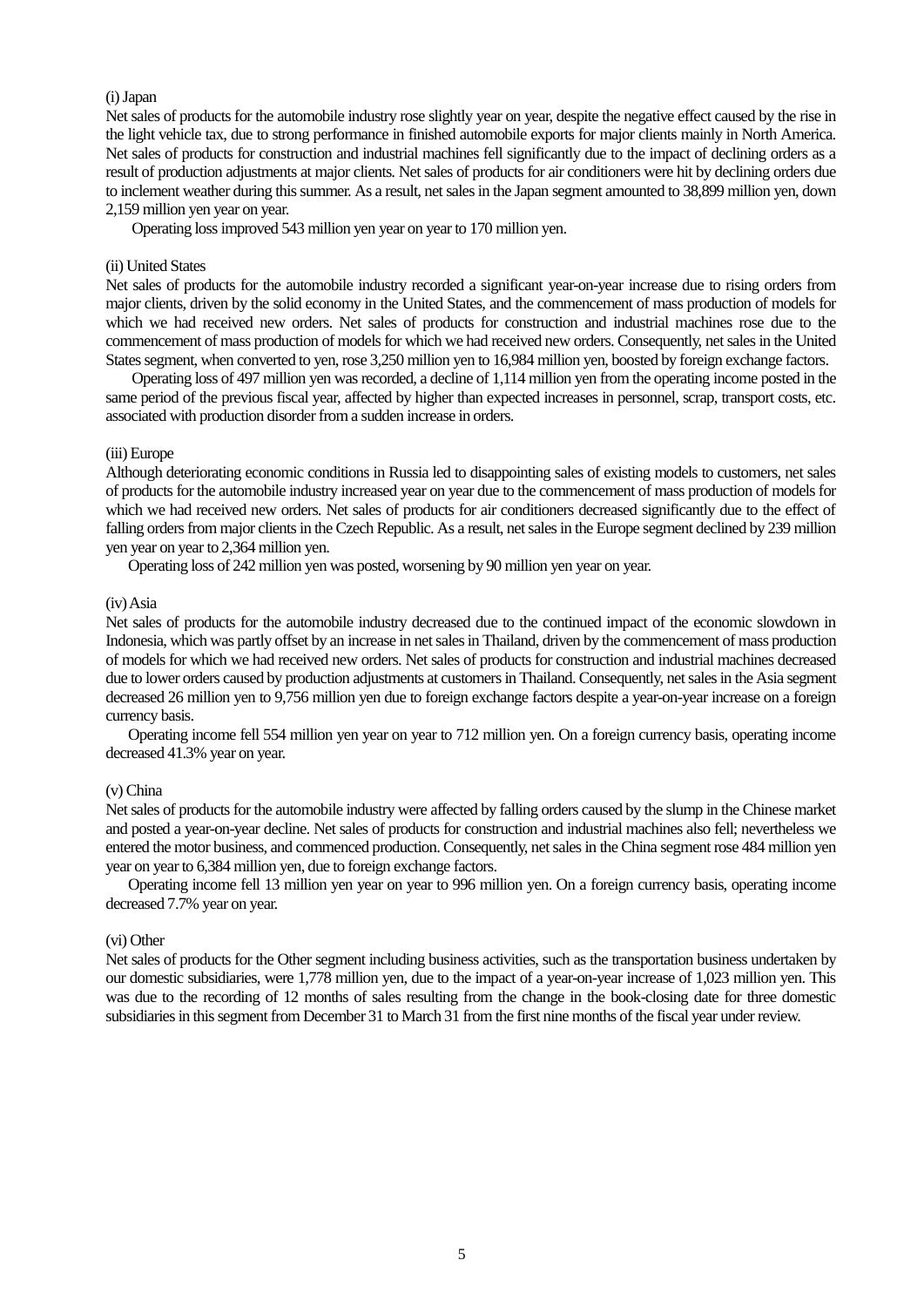### (2) Consolidated financial position

1) Assets, liabilities and net assets

Total assets at the end of the third quarter of the fiscal year under review fell 1,027 million yen compared with the end of the previous fiscal year, to 81,381 million yen, due to declines in the market value of investment securities, among other factors. Total liabilities were 38,102 million yen, up 542 million yen, due mainly to a rise in loans payable.

Total net assets were 43,279 million yen, down 1,568 million yen, due mainly to the decrease in foreign currency translation adjustment.

### 2) Cash flows

Cash and cash equivalents at the end of the third quarter of the fiscal year under review totaled 6,111 million yen, a decrease of 1,693 million yen from the end of the previous fiscal year.

Net cash provided by operating activities was 2,834 million yen, a decrease of 461 million yen year on year. Net cash used in investing activities was 5,745 million yen, an increase of 88 million yen year on year. Net cash provided by financing activities was 1,378 million yen, an increase of 1,248 million yen.

(3) Future projections including forecasts of consolidated financial performance

The Company did not revise the forecast of consolidated financial performance released on November 6, 2015, as the financial results for the first nine months of the fiscal year under review were within the expected range.

## **2. Other Information**

- (1) Changes in significant subsidiaries during the current quarter Not applicable
- (2) Adoption of specific accounting policies for quarterly consolidated financial statements Not applicable
- (3) Changes in accounting principles, estimation procedures or presentation methods

(Adoption of Accounting Standard for Business Combinations and others)

The "Accounting Standard for Business Combinations" (ASBJ Statement No.21, September 13, 2013), the "Accounting Standard for Consolidated Financial Statements" (ASBJ Statement No.22, September 13, 2013), the "Accounting Standard for Business Divestitures" (ASBJ Statement No.7, September 13, 2013) and other accounting standards have been adopted from the first three months of the consolidated fiscal year under review. This has led to the implementation of changes in the presentation of net income and other related items and to a change in presentation from minority interests to non-controlling interests. In order to reflect these changes with regard to the first nine months of the previous consolidated fiscal year and the previous consolidated fiscal year, the quarterly consolidated financial statements and the consolidated financial statements have been reclassified.

#### (4) Additional information

(Changes to Items concerning the fiscal years of consolidated subsidiaries)

For the consolidated subsidiaries that had a book-closing date of December 31 in the past, namely Asuni Co., Ltd., Towa Unyu Co., Ltd., and Towa Kosan Co., Ltd., the financial statements of that date were used and the necessary adjustments for consolidation purposes were made for material transactions that took place in the period between the above book-closing date and the consolidated book-closing date. However, as these subsidiaries have changed their book-closing date to March 31, the first nine months of the fiscal year under review for these subsidiaries is the 12-month period from January 1, 2015 to December 31, 2015.

Note that this change will not have a material effect on the first nine months of the fiscal year under review.

### **3. Significant events concerning going concern assumptions**

Not applicable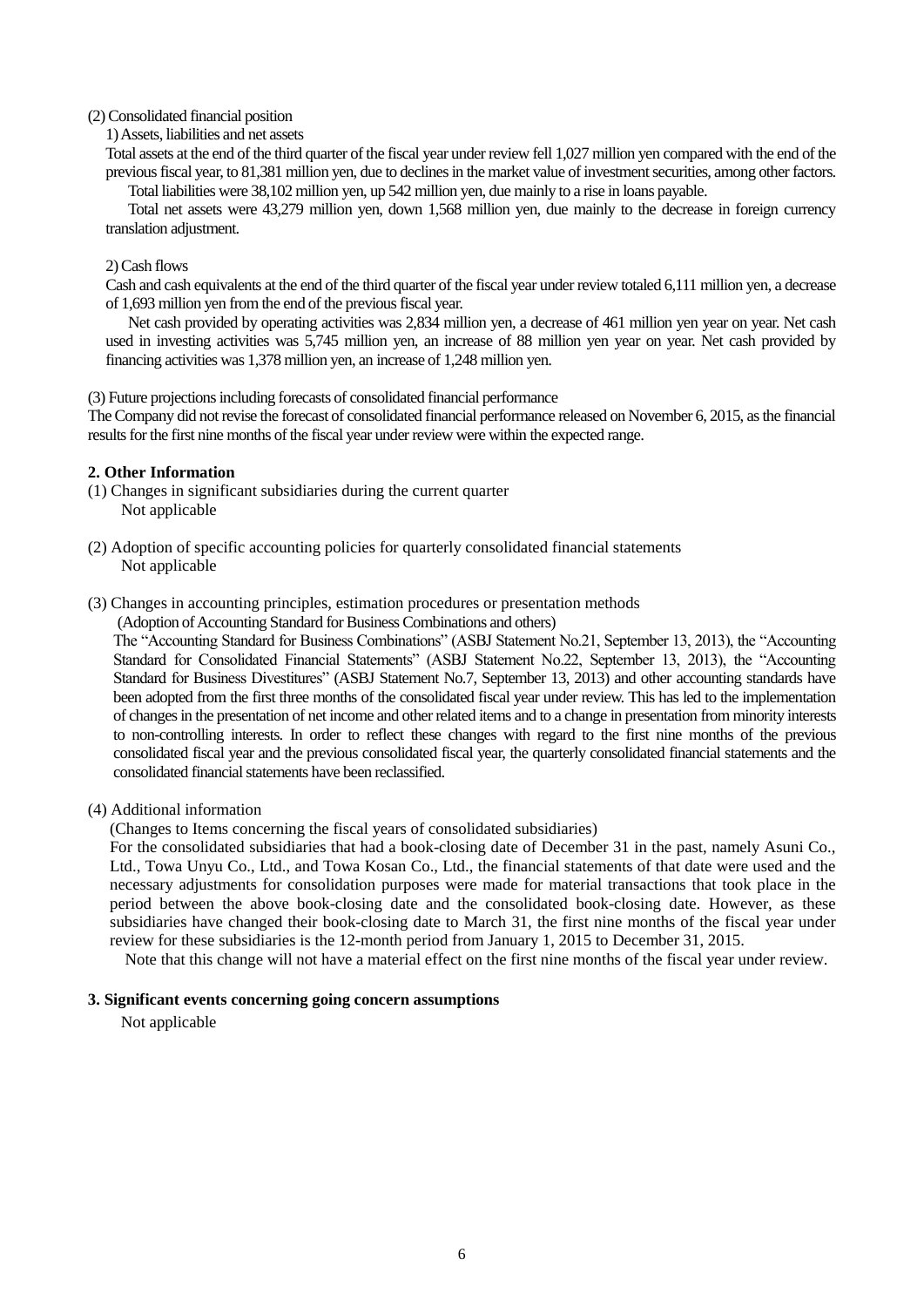## **4. Quarterly Consolidated Financial Statements**

(1) Quarterly consolidated balance sheets

|                                                   |                      | (Millions of yen)  |
|---------------------------------------------------|----------------------|--------------------|
|                                                   | FY2014               | FY2015_3Q          |
|                                                   | As of March 31, 2015 | As of December 31, |
|                                                   |                      | 2015               |
|                                                   | Amount               | Amount             |
| (Assets)                                          |                      |                    |
| <b>Current assets</b>                             |                      |                    |
| Cash and deposits                                 | 7,450                | 5,836              |
| Notes and accounts receivable-trade               | 19,426               | 19,885             |
| Electronically recorded monetary claims-operating | 1,422                | 1,858              |
| Short-term investment securities                  | 492                  | 522                |
| Merchandise and finished goods                    | 1,608                | 1,877              |
| Work in process                                   | 291                  | 433                |
| Raw materials and supplies                        | 4,969                | 4,415              |
| Deferred tax assets                               | 797                  | 691                |
| Other current assets                              | 3,084                | 3,203              |
| Allowance for doubtful accounts                   | (34)                 | (40)               |
| Total current assets                              | 39,507               | 38,683             |
| Noncurrent assets                                 |                      |                    |
| Tangible fixed assets                             |                      |                    |
| Building and structures, net                      | 6,400                | 6,036              |
| Machinery, equipment and vehicles, net            | 12,892               | 12,405             |
| Land                                              | 2,393                | 2,564              |
| Lease assets, net                                 | 230                  | 180                |
| Construction in progress                          | 4,475                | 6,036              |
| Other tangible fixed assets, net                  | 2,422                | 2,194              |
| Total tangible fixed assets                       | 28,815               | 29,418             |
| Intangible assets                                 |                      |                    |
| Other intangible assets                           | 842                  | 763                |
| Total intangible assets                           | 842                  | 763                |
| Investments and other assets                      |                      |                    |
| Investment securities                             | 10,321               | 9,725              |
| Long-term loans receivable                        | 303                  | 302                |
| Net defined benefit asset                         | 631                  | 593                |
| Deferred tax assets                               | 28                   | 22                 |
| Others                                            | 1,991                | 1,901              |
| Allowance for doubtful accounts                   | (33)                 | (28)               |
| Total investments and other assets                | 13,243               | 12,515             |
| Total noncurrent assets                           | 42,901               | 42,698             |
| <b>Total assets</b>                               | 82,408               | 81,381             |
|                                                   |                      |                    |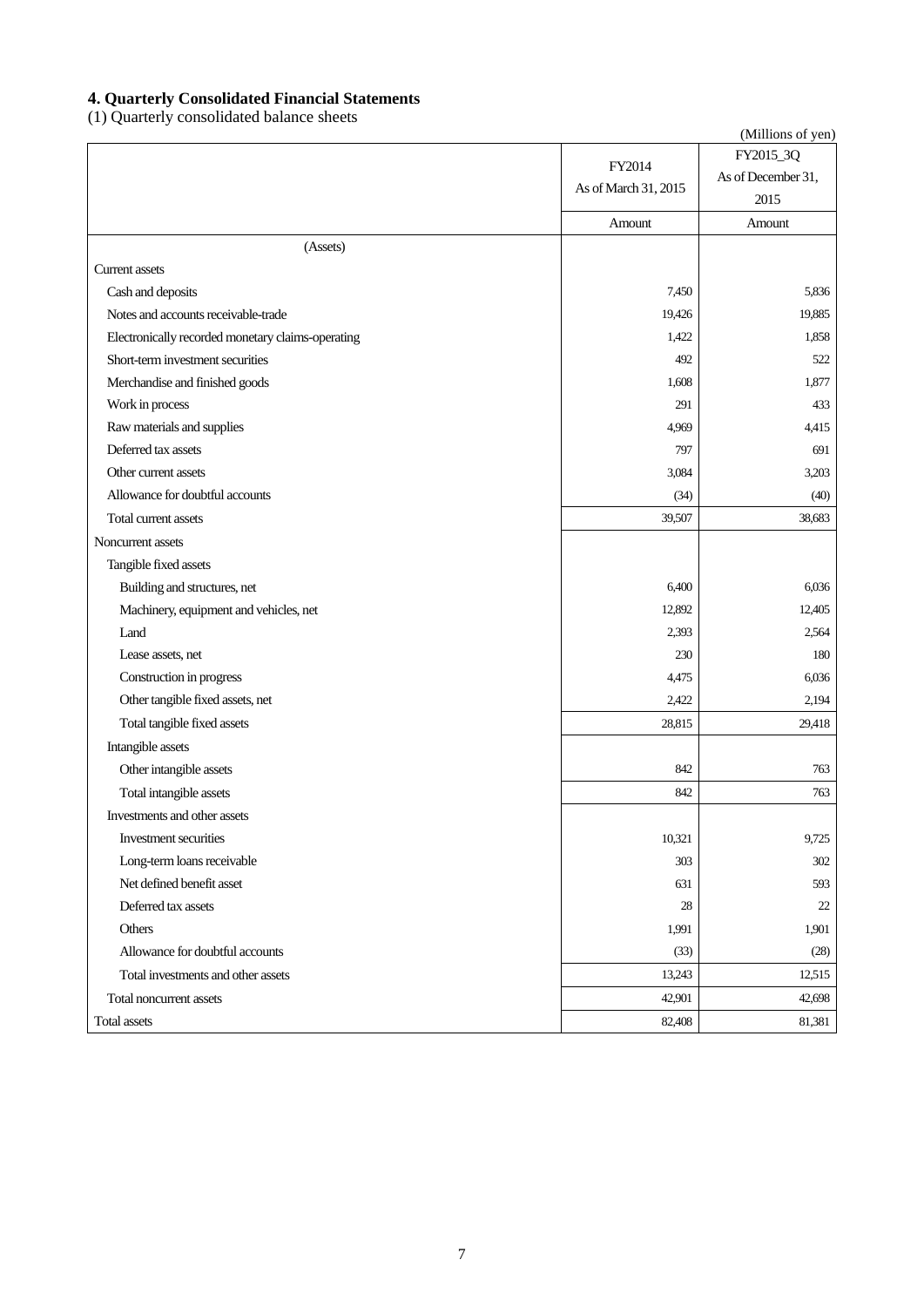|                                                       |                      | (Millions of yen)  |
|-------------------------------------------------------|----------------------|--------------------|
|                                                       | FY2014               | FY2015_3Q          |
|                                                       | As of March 31, 2015 | As of December 31, |
|                                                       |                      | 2015               |
|                                                       | Amount               | Amount             |
| (Liabilities)                                         |                      |                    |
| <b>Current liabilities</b>                            |                      |                    |
| Notes and accounts payable-trade                      | 13,555               | 14,633             |
| Short-term loans payable                              | 6,333                | 9,430              |
| Lease obligations                                     | 754                  | 711                |
| Income taxes payable                                  | 350                  | 263                |
| Accrued expenses                                      | 2,206                | 2,345              |
| Provision for bonuses                                 | 1,259                | 683                |
| Provision for directors' bonuses                      | 55                   | 13                 |
| Provision for product warranties                      | 68                   | 85                 |
| Notes payable-facilities                              | 125                  | 175                |
| Others                                                | 2,738                | 1,668              |
| Total current liabilities                             | 27,447               | 30,010             |
| Noncurrent liabilities                                |                      |                    |
| Long-term loans payable                               | 5,225                | 4,271              |
| Lease obligations                                     | 1,294                | 804                |
| Deferred tax liabilities                              | 3,343                | 2,788              |
| Provision for directors' retirement benefits          | 7                    | $\mathbf{0}$       |
| Net defined benefit liability                         | 26                   | 27                 |
| Asset retirement obligations                          | 87                   | 88                 |
| Others                                                | 126                  | 110                |
| Total noncurrent liabilities                          | 10,112               | 8,091              |
| <b>Total liabilities</b>                              | 37,560               | 38,102             |
| (Net assets)                                          |                      |                    |
| Shareholders' equity                                  |                      |                    |
| Capital stock                                         | 8,545                | 8,545              |
| Capital surplus                                       | 7,473                | 7,473              |
| Retained earnings                                     | 22,290               | 22,500             |
| Treasury stock                                        | (403)                | (405)              |
| Total shareholders' equity                            | 37,906               | 38,114             |
| Accumulated other comprehensive income                |                      |                    |
| Valuation difference on available-for-sale securities | 2,165                | 1,660              |
| Foreign currency translation adjustment               | 2,875                | 1,701              |
| Remeasurements of defined benefit plans               | 720                  | 715                |
| Total accumulated other comprehensive income          | 5,761                | 4,077              |
| Subscription rights to shares                         | 39                   | 38                 |
| Non-controlling interests                             | 1,140                | 1,049              |
| Total net assets                                      | 44,848               | 43,279             |
| Total liabilities and net assets                      | 82,408               | 81,381             |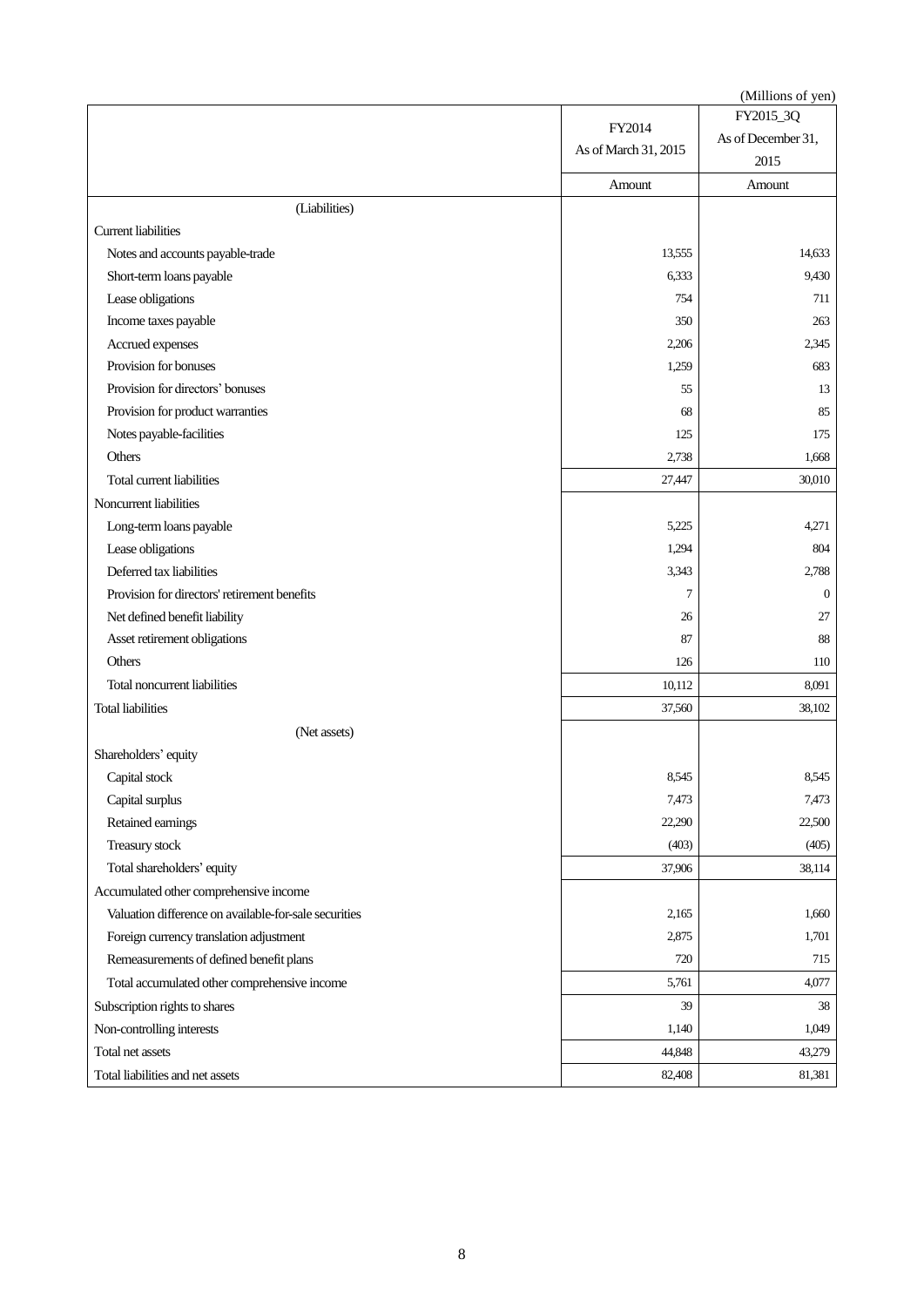#### (2) Quarterly consolidated statements of income and quarterly consolidated statement of comprehensive income (Quarterly consolidated statements of income) (Millions of yen)

|                                                    |                                        | (MILLIONS OF YEN)                      |
|----------------------------------------------------|----------------------------------------|----------------------------------------|
|                                                    | Nine months ended<br>December 31, 2014 | Nine months ended<br>December 31, 2015 |
|                                                    | (Apr. 1, 2014–Dec. 31, 2014)           | (Apr. 1, 2015–Dec. 31, 2015)           |
|                                                    | Amount                                 | Amount                                 |
| Net sales                                          | 73,835                                 | 76,168                                 |
| Cost of sales                                      | 65,691                                 | 69,240                                 |
| Gross profit                                       | 8,143                                  | 6,927                                  |
| Selling, general and administrative expenses       |                                        |                                        |
| Packing and delivery expenses                      | 860                                    | 829                                    |
| Salaries and allowances                            | 1,490                                  | 1,540                                  |
| Provision for bonuses                              | 147                                    | 134                                    |
| Provision for directors' bonuses                   | 32                                     | 13                                     |
| Retirement benefit expenses                        | 75                                     | 59                                     |
| Welfare expenses                                   | 545                                    | 651                                    |
| Provision for product warranties                   | 69                                     | 43                                     |
| Research and development expenses                  | 915                                    | 627                                    |
| Other expenses                                     | 1,870                                  | 2,026                                  |
| Total selling, general and administrative expenses | 6,006                                  | 5,924                                  |
| Operating income                                   | 2,136                                  | 1,002                                  |
| Non-operating income                               |                                        |                                        |
| Interest income                                    | 72                                     | 52                                     |
| Dividends income                                   | 187                                    | 223                                    |
| Equity in earnings of affiliates                   | 215                                    | 243                                    |
| Foreign exchange gains                             | 35                                     |                                        |
| Others                                             | 110                                    | 93                                     |
| Total non-operating income                         | 620                                    | 611                                    |
| Non-operating expenses                             |                                        |                                        |
| Interest expenses                                  | 135                                    | 135                                    |
| Foreign exchange losses                            |                                        | 187                                    |
| Loss on investments in partnership                 | 1                                      | 17                                     |
| Bad debts expenses                                 | 52                                     |                                        |
| Others                                             | 9                                      | 11                                     |
| Total non-operating expenses                       | 198                                    | 352                                    |
| Ordinary income                                    | 2,558                                  | 1,261                                  |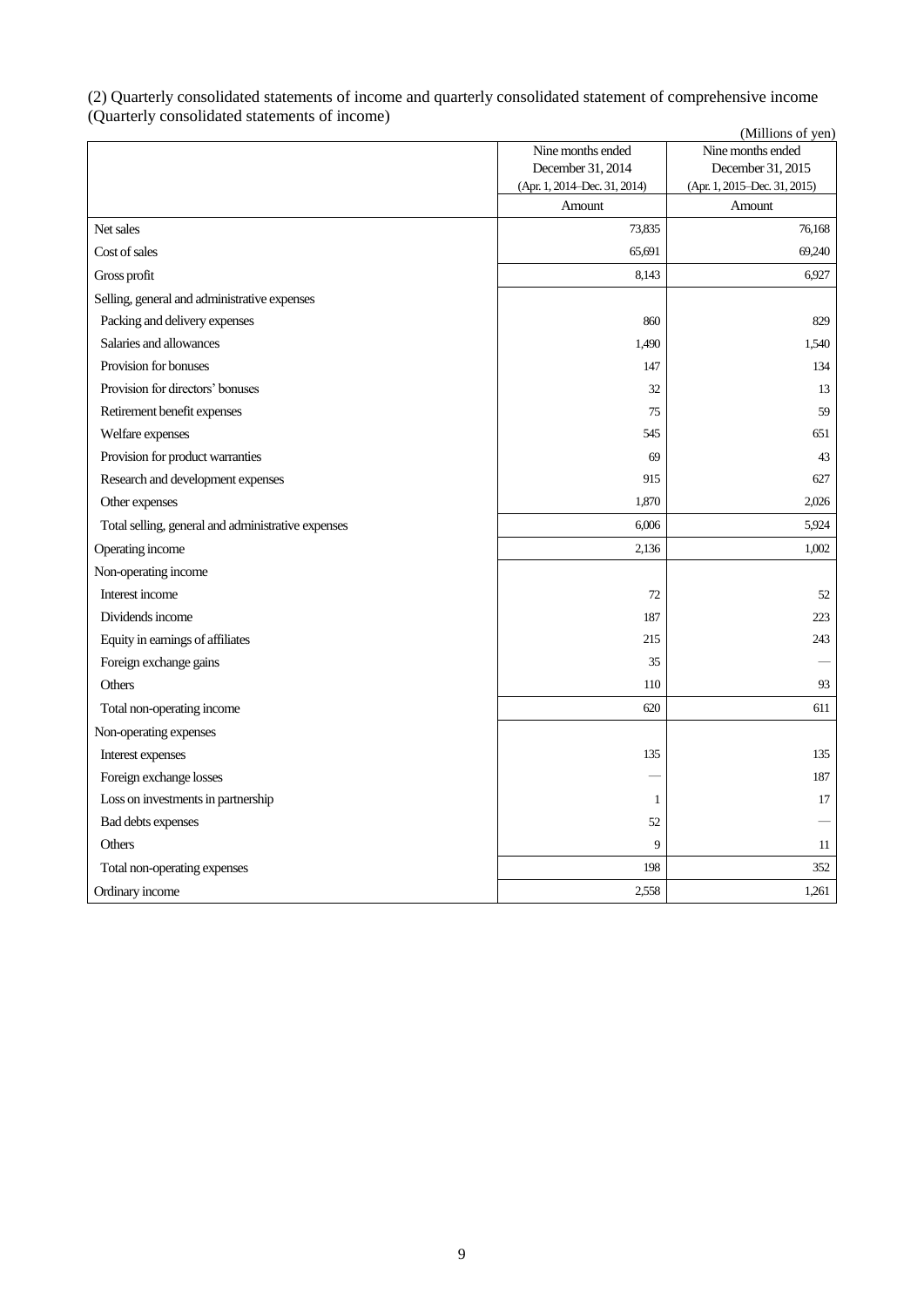(Millions of yen)

|                                                         | Nine months ended            | (1)<br>Nine months ended     |
|---------------------------------------------------------|------------------------------|------------------------------|
|                                                         | December 31, 2014            | December 31, 2015            |
|                                                         | (Apr. 1, 2014–Dec. 31, 2014) | (Apr. 1, 2015–Dec. 31, 2015) |
|                                                         | Amount                       | Amount                       |
| Extraordinary income                                    |                              |                              |
| Gain on sales of noncurrent assets                      | $\Omega$                     | 45                           |
| Gain on sales of investment securities                  | 207                          |                              |
| Gain on reversal of subscription rights to shares       | $\Omega$                     |                              |
| Total extraordinary income                              | 208                          | 47                           |
| <b>Extraordinary</b> loss                               |                              |                              |
| Loss on sales of noncurrent assets                      | $\overline{7}$               | 4                            |
| Loss on retirement of noncurrent assets                 | 131                          | 52                           |
| Loss on valuation of golf club membership               |                              |                              |
| <b>Surcharges</b>                                       | 1,398                        | 110                          |
| Total extraordinary loss                                | 1,539                        | 167                          |
| Income before income taxes                              | 1,228                        | 1,141                        |
| Income taxes-current                                    | 828                          | 727                          |
| Income taxes-deferred                                   | 96                           | (189)                        |
| Total income taxes                                      | 925                          | 538                          |
| Profit (loss)                                           | 303                          | 603                          |
| Profit (loss) attributable to non-controlling interests | 38                           | (17)                         |
| Profit (loss) attributable to owners of parent          | 264                          | 620                          |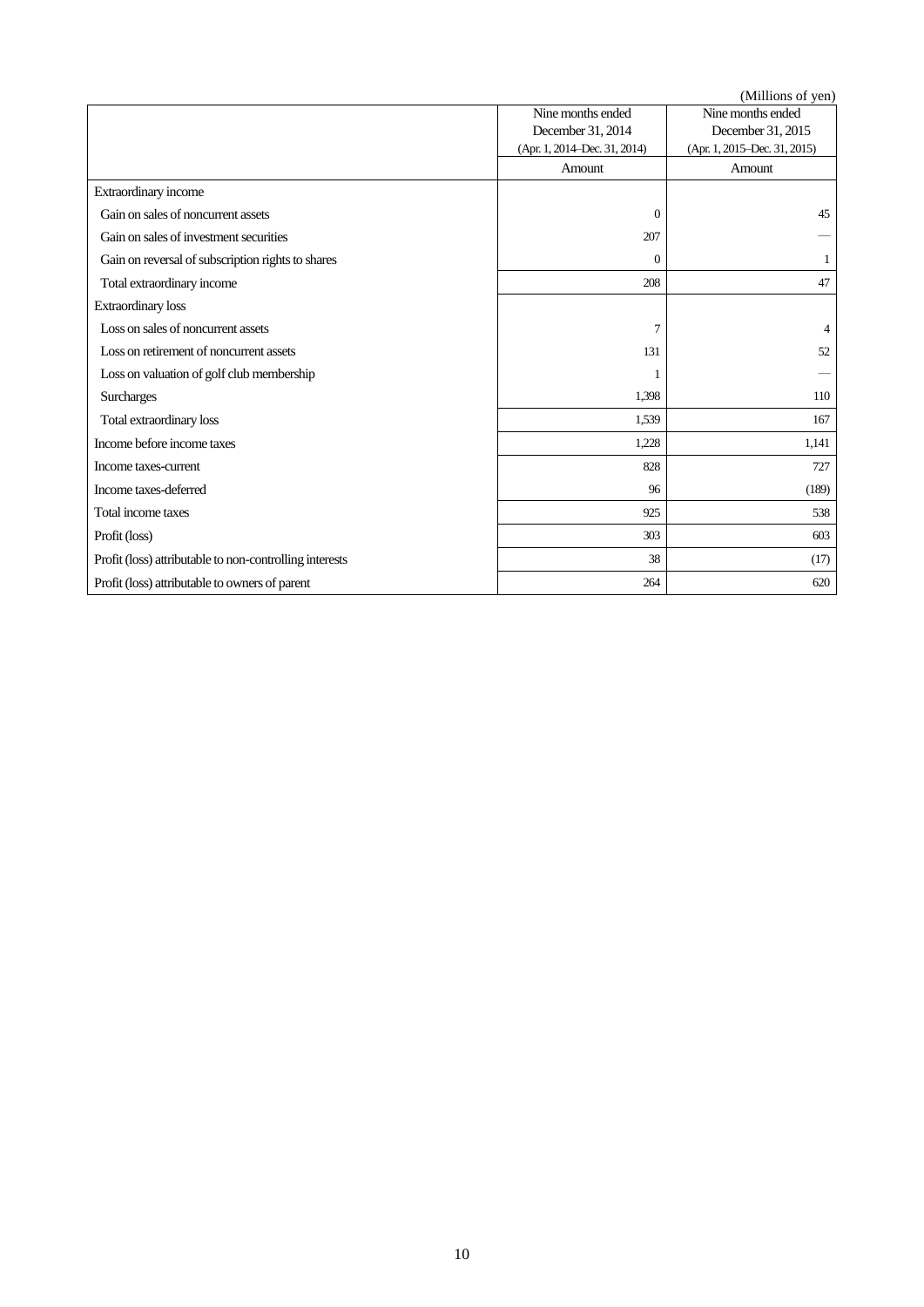# (Quarterly consolidated statement of comprehensive income)

|                                                                              |                              | (Millions of yen)            |
|------------------------------------------------------------------------------|------------------------------|------------------------------|
|                                                                              | Nine months ended            | Nine months ended            |
|                                                                              | December 31, 2014            | December 31, 2015            |
|                                                                              | (Apr. 1, 2014–Dec. 31, 2014) | (Apr. 1, 2015–Dec. 31, 2015) |
|                                                                              | Amount                       | Amount                       |
| Profit (loss)                                                                | 303                          | 603                          |
| Other comprehensive income                                                   |                              |                              |
| Valuation difference on available-for-sale securities                        | 766                          | (505)                        |
| Foreign currency translation adjustment                                      | 255                          | (1,058)                      |
| Remeasurements of defined benefit plans, net of tax                          | 24                           | (5)                          |
| Share of other comprehensive income of associates accounted for using equity | 151                          | (190)                        |
| method                                                                       |                              |                              |
| Total other comprehensive income                                             | 1,198                        | (1,759)                      |
| Comprehensive income                                                         | 1,502                        | (1,156)                      |
| (Breakdown)                                                                  |                              |                              |
| Comprehensive income attributable to owners of the parent                    | 1,507                        | (1,063)                      |
| Comprehensive income attributable to non-controlling interests               | (5)                          | (92)                         |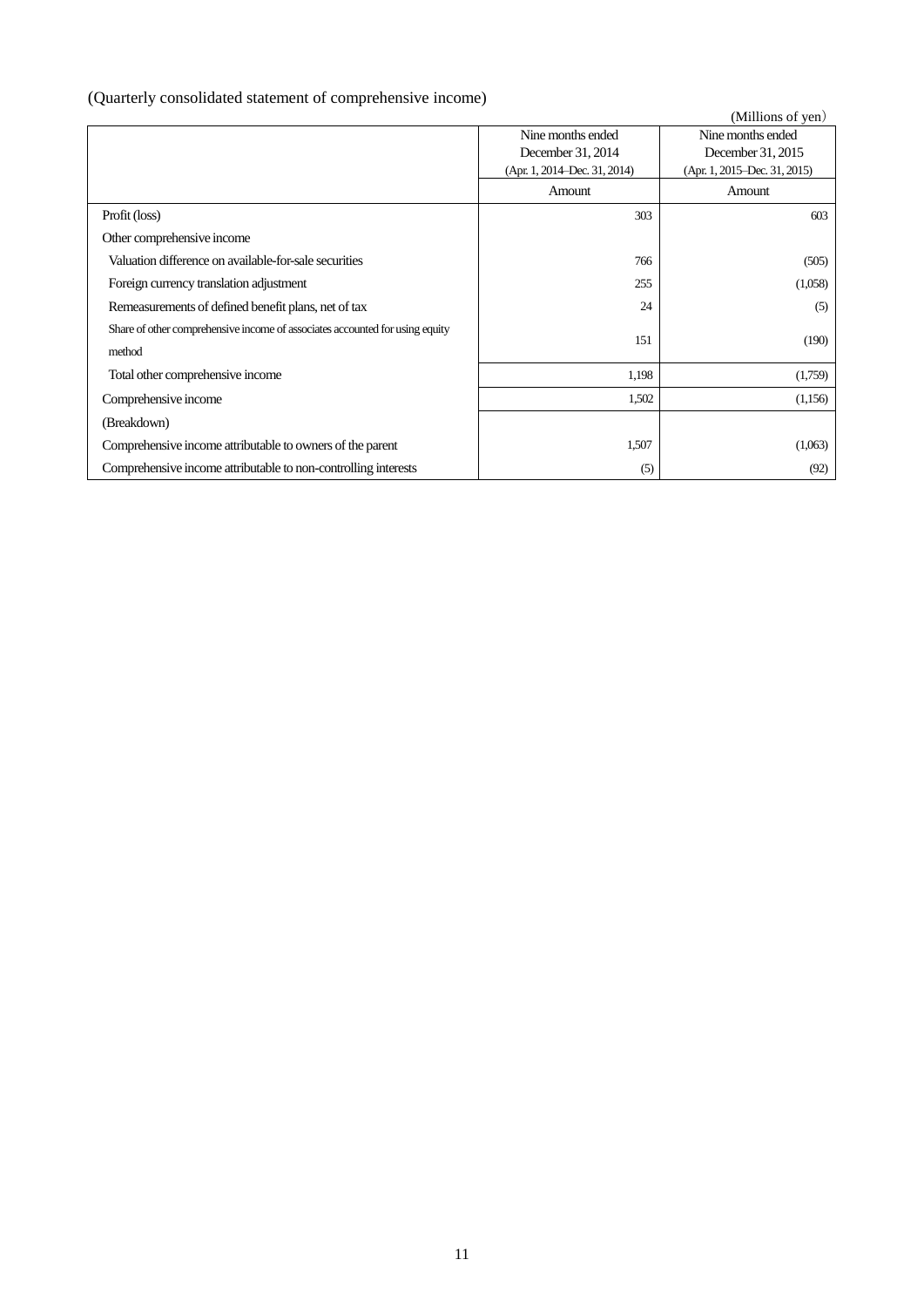# (3) Quarterly consolidated statements of cash flows

| consonance statements of easily no                                  | (Millions of yen)                      |                                        |  |  |  |
|---------------------------------------------------------------------|----------------------------------------|----------------------------------------|--|--|--|
|                                                                     | Nine months ended                      | Nine months ended                      |  |  |  |
|                                                                     | December 31, 2014                      | December 31, 2015                      |  |  |  |
|                                                                     | (Apr. 1, 2014–Dec. 31, 2014)<br>Amount | (Apr. 1, 2015–Dec. 31, 2015)<br>Amount |  |  |  |
| Net cash provided by (used in) operating activities                 |                                        |                                        |  |  |  |
| Income before income taxes                                          | 1,228                                  | 1,141                                  |  |  |  |
| Depreciation and amortization                                       | 3,410                                  | 4,015                                  |  |  |  |
| Retirement benefit expenses                                         | 38                                     | (1)                                    |  |  |  |
| Increase(decrease) in net defined benefit liability                 | (118)                                  | 38                                     |  |  |  |
| Increase (decrease) in provision for directors' retirement benefits | 1                                      | (7)                                    |  |  |  |
| Increase (decrease) in allowance for doubtful accounts              | $\overline{2}$                         | 6                                      |  |  |  |
| Increase (decrease) in provision for bonuses                        | (608)                                  | (575)                                  |  |  |  |
| Increase (decrease) in provision for directors' bonuses             | (45)                                   | (41)                                   |  |  |  |
| Increase (decrease) in provision for product warranties             | 27                                     | 16                                     |  |  |  |
| Loss on retirement of noncurrent assets                             | 131                                    | 52                                     |  |  |  |
| Loss(gain) on sales and retirement of non-current assets            | 6                                      | (41)                                   |  |  |  |
| Surcharges                                                          | 1,398                                  | 110                                    |  |  |  |
| Interest and dividends income                                       | (257)                                  | (275)                                  |  |  |  |
| Interest expenses                                                   | 135                                    | 135                                    |  |  |  |
| Equity in (earnings) losses of affiliates                           | (215)                                  | (243)                                  |  |  |  |
| Decrease (increase) in notes and accounts receivable-trade          | (2,105)                                | (1,199)                                |  |  |  |
| Decrease (increase) in inventories                                  | (948)                                  | (78)                                   |  |  |  |
| Increase(decrease) in notes and accounts payable-trade              | 2,336                                  | 1,300                                  |  |  |  |
| Loss (gain) on sales of securities                                  | (207)                                  |                                        |  |  |  |
| Decrease(increase) in other current assets                          | (274)                                  | (96)                                   |  |  |  |
| Increase (decrease) in other current liabilities                    | 699                                    | 328                                    |  |  |  |
| Other, net                                                          | (227)                                  | 112                                    |  |  |  |
| Subtotal                                                            | 4,406                                  | 4,697                                  |  |  |  |
| Interest and dividends income received                              | 507                                    | 505                                    |  |  |  |
| Interest expenses paid                                              | (132)                                  | (135)                                  |  |  |  |
| Income taxes paid                                                   | (1,174)                                | (905)                                  |  |  |  |
| Surcharges paid                                                     | (310)                                  | (1,327)                                |  |  |  |
| Net cash provided by (used in) operating activities                 | 3,295                                  | 2,834                                  |  |  |  |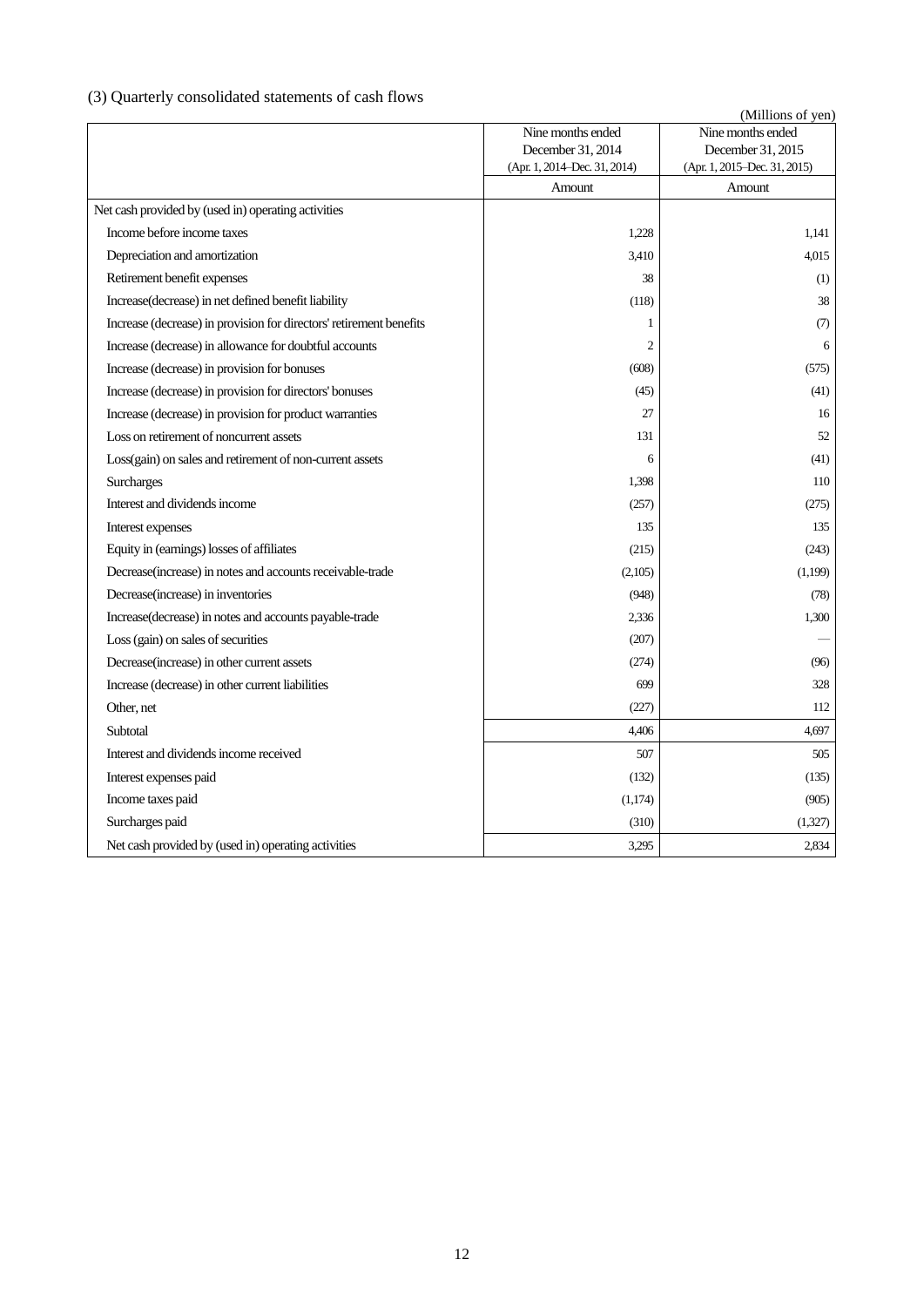(Millions of yen)

|                                                               | (ivililioiis of yeif)        |                              |  |  |  |
|---------------------------------------------------------------|------------------------------|------------------------------|--|--|--|
|                                                               | Nine months ended            | Nine months ended            |  |  |  |
|                                                               | December 31, 2014            | December 31, 2015            |  |  |  |
|                                                               | (Apr. 1, 2014–Dec. 31, 2014) | (Apr. 1, 2015–Dec. 31, 2015) |  |  |  |
|                                                               | Amount                       | Amount                       |  |  |  |
| Net cash provided by (used in) investing activities           |                              |                              |  |  |  |
| Purchase of tangible fixed assets                             | (5,140)                      | (5,412)                      |  |  |  |
| Proceeds from sales of tangible fixed assets                  | 7                            | 159                          |  |  |  |
| Purchase of investment securities                             | (0)                          | (246)                        |  |  |  |
| Proceeds from sales of investment securities                  | 369                          |                              |  |  |  |
| Payments of loans receivable                                  | (494)                        |                              |  |  |  |
| Other, net                                                    | (397)                        | (246)                        |  |  |  |
| Net cash provided by (used in) investing activities           | (5,656)                      | (5,745)                      |  |  |  |
| Net cash provided by (used in) financing activities           |                              |                              |  |  |  |
| Net increase (decrease) in short-term loans payable           | 670                          | 394                          |  |  |  |
| Proceeds from long-term loans payable                         | 793                          | 1,953                        |  |  |  |
| Repayment of long-term loans payable                          | (164)                        | (110)                        |  |  |  |
| Proceeds from share insurance to non-controlling shareholders | 26                           |                              |  |  |  |
| Purchase of treasury stock                                    | (2)                          | (1)                          |  |  |  |
| Cash dividends paid                                           | (657)                        | (410)                        |  |  |  |
| Others                                                        | (535)                        | (447)                        |  |  |  |
| Net cash provided by (used in) financing activities           | 130                          | 1,378                        |  |  |  |
| Effect of exchange rate change on cash and cash equivalents   | 198                          | (161)                        |  |  |  |
| Net increase (decrease) in cash and cash equivalents          | (2,031)                      | (1,693)                      |  |  |  |
| Cash and cash equivalents at beginning of period              | 8,372                        | 7,805                        |  |  |  |
| Cash and cash equivalents at end of period                    | 6,341                        | 6,111                        |  |  |  |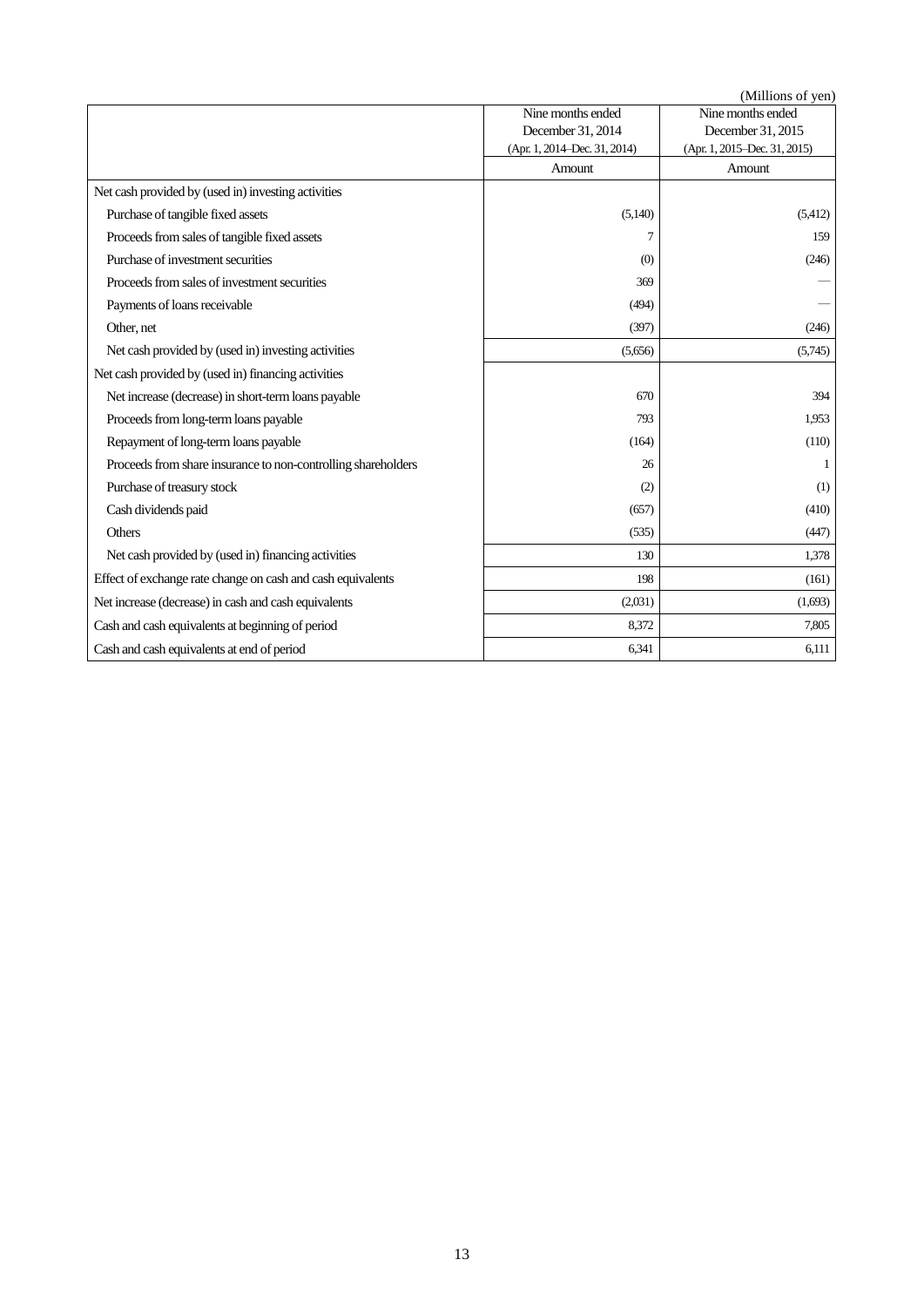(4) Notes to quarterly consolidated financial statements (Going concern assumptions) Not applicable

(Notes in the event of significant changes in shareholders' equity) Not applicable

(Segment information)

I Nine months ended December 31, 2014 (from April 1, 2014 to December 31, 2014)

1. Net sales and profit (loss) by reportable segments

(Millions of yen)

|                                           |        | Reportable segment      |        |       |       |        | Other    |        |
|-------------------------------------------|--------|-------------------------|--------|-------|-------|--------|----------|--------|
|                                           | Japan  | United<br><b>States</b> | Europe | Asia  | China | Total  | (Note 3) | Total  |
| Net Sales:                                |        |                         |        |       |       |        |          |        |
| Sales to outside customers                | 41,058 | 13,733                  | 2,603  | 9,782 | 5.900 | 73,079 | 755      | 73,835 |
| Intersegment sales or<br><b>Transfers</b> | 4.380  | 135                     | 2      | 96    | 336   | 4.950  | 2,230    | 7,181  |
| Total                                     | 45,438 | 13,869                  | 2,606  | 9,878 | 6.237 | 78,030 | 2,986    | 81,016 |
| Segment income (loss)                     | (713)  | 616                     | (152)  | ,267  | 1,009 | 2,028  | 189      | 2,218  |

Note: 1. Our Group consists of the Company and these overseas corporations which are based on a manufacturing and sales structure. As such, "Japan", "the United States", "Europe", "Asia" and "China" are our five reportable segments.

2. Major countries or regions belong to each reportable segment

Europe ·············· the Czech Republic, Russia

Asia ················· Thailand, Indonesia, Vietnam

3. "Other" comprises business operations that are not categorized as reportable segments and includes the business activities of domestic subsidiaries, such as the transportation business.

2. Difference between total segment income (loss) for reportable segments and operating income on consolidated statements of income, and details of the difference (reconciliation of the difference)

| Income                                                | Amount |
|-------------------------------------------------------|--------|
| Total segment income                                  | 2,028  |
| Income for "Other"                                    |        |
| Intersegment eliminations                             |        |
| Operating income on consolidated statements of income |        |

3. Impairment loss on noncurrent assets and goodwill, etc., by reportable segment

(Significant impairment loss on noncurrent assets) Not applicable

(Significant change in goodwill amount) Not applicable

(Significant gain on bargain purchase) Not applicable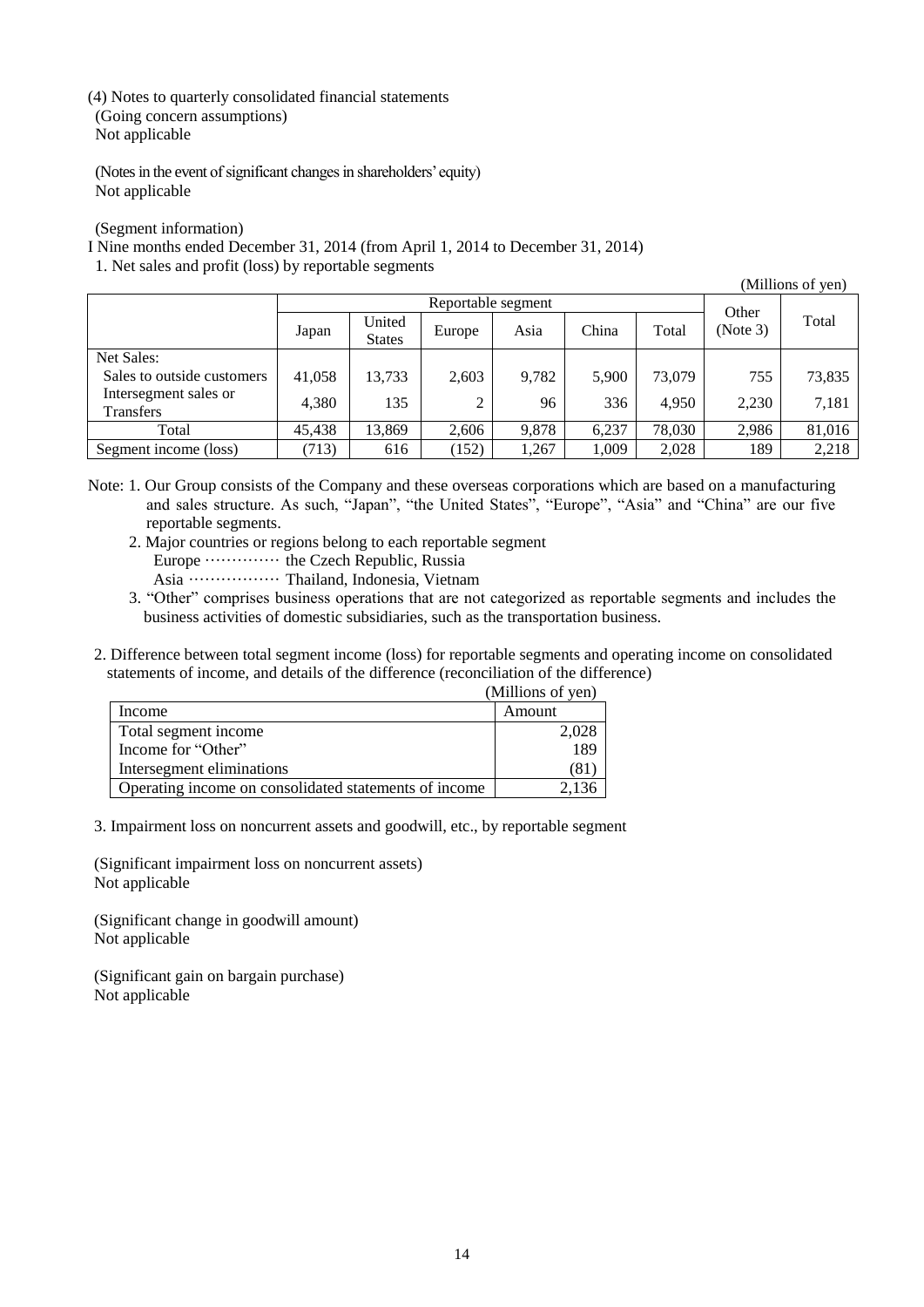II Nine months ended December 31, 2015 (from April 1, 2015 to December 31, 2015)

1. Net sales and profit (loss) by reportable segments

| $\ldots$ and $\ldots$ profit (1000) $\sigma$ , reported begine $\sigma$ |        |                         |        |       |       |        |          | (Millions of yen) |
|-------------------------------------------------------------------------|--------|-------------------------|--------|-------|-------|--------|----------|-------------------|
| Reportable segment                                                      |        |                         |        |       |       | Other  |          |                   |
|                                                                         | Japan  | United<br><b>States</b> | Europe | Asia  | China | Total  | (Note 3) | Total             |
|                                                                         |        |                         |        |       |       |        |          |                   |
| Net Sales:                                                              |        |                         |        |       |       |        |          |                   |
| Sales to outside customers                                              | 38,899 | 16,984                  | 2,364  | 9,756 | 6.384 | 74.390 | 1,778    | 76,168            |
| Intersegment sales or<br>transfers                                      | 4,571  | 205                     | 10     | 131   | 486   | 5,405  | 2,266    | 7,671             |
| Total                                                                   | 43,471 | 17,189                  | 2,374  | 9,888 | 6,871 | 79,795 | 4.044    | 83,839            |
| Segment income (loss)                                                   | (170)  | (497)                   | (242)  | 712   | 996   | 800    | 229      | 1,029             |

Note: 1. Our Group consists of the Company and these overseas corporations which are based on a manufacturing and sales structure. As such, "Japan", "the United States", "Europe", "Asia" and "China" are our five reportable segments.

- 2. Major countries or regions belong to each reportable segment
	- Europe ···················· the Czech Republic, Russia
- Asia ················· Thailand, Indonesia, Vietnam
- 3. "Other" comprises business operations that are not categorized as reportable segments and includes the business activities of domestic subsidiaries, such as the transportation business.
- 2. Difference between total segment income (loss) for reportable segments and operating income on consolidated statements of income, and details of the difference (reconciliation of the difference)

|                                                       | (Millions of yen) |
|-------------------------------------------------------|-------------------|
| Income                                                | Amount            |
| Total segment income                                  | 800               |
| Income for "Other"                                    | 229               |
| Intersegment eliminations                             | '26)              |
| Operating income on consolidated statements of income | 1.002             |

3. Impairment loss on noncurrent assets and goodwill, etc., by reportable segment

(Significant impairment loss on noncurrent assets) Not applicable

(Significant change in goodwill amount) Not applicable

(Significant gain on bargain purchase) Not applicable